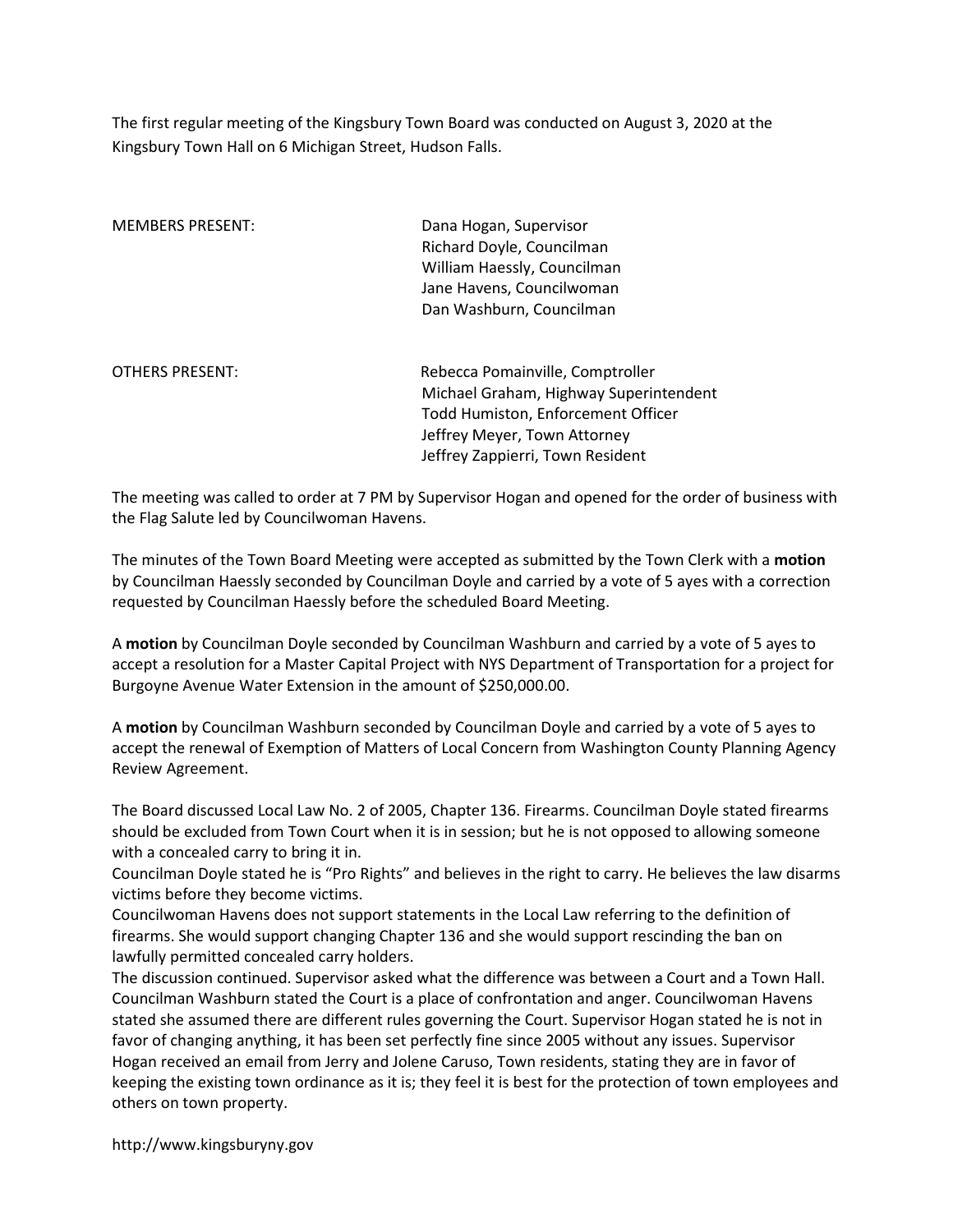Supervisor Hogan feels the law provides us with enough flexibility if we need it.

Councilman Haessly does not like the idea if he were to have a firearm with him, he would have to leave it in his vehicle. It would not be secure and if you were on Town property, you may get into trouble. Councilwoman Havens stated the Washington County Undersheriff feels confident that 99.9% of the gun holders in Washington County would do nothing to jeopardize their permit. Supervisor Hogan asked if the Undersheriff supports a change in the firearms law for the Town. Councilwoman Havens did not ask him that question. Supervisor Hogan is curious what the Sheriff and Undersheriff think about changing the law. Councilwoman Havens stated there is a sign on the wall in the sheriff's office that eludes to the fact that it is everyone's right and ability. During the beginning of the COVID crisis Councilwoman Havens did ask if they would do pistol permits by mail. The Sheriff said let's just do what we do. When the Governor extended the shutdown, she called the Sheriff and he agreed to do pistol permits by mail. Councilman Haessly commented when the Local Law was enacted in 2005 Town Hall was at a different location and the arrangement was different than it is now.

Councilman Haessly stated he would support Councilwoman Havens with a second if she so designs a motion with what she said before. Councilwoman Havens stated she is prepared to make a motion if anyone wants to continue a discussion.

Councilman Doyle does not want to delay but would like to speak to Jim Lindsay, the retired supervisor, and Hank Freebern, a retired Councilman who served on the Board when the law was passed to see what their thought process was at that time. He would also like to get input from the Town's acting judge as to his thoughts because the law would affect the whole Town facility.

Councilman Doyle stated he is "Pro Right" and feels banning it does not make people any safer. Supervisor Hogan stated there is no insurance rider available to the Town policy if the code is amended to allow firearms on Town property. The discussion continued. Supervisor Hogan asked the Board how they would like to proceed. The Board will continue to research and continue the discussion at the next and possibly future meetings.

Enforcement Officer Todd Humiston reported the Village of Hudson Falls does not have anything in their code for food trucks. He does feel the Town Code requires some tweaking. He would recommend that not only ice cream trucks but any food truck should not be in front of schools during school hours. He would like to make an exception for ice cream trucks be allowed to play music to alert everyone that children may be in the area. He would also recommend no roadside parking for food trucks. Supervisor Hogan would like the suggestions in written form for the Board to review. Supervisor Hogan suggested that food trucks must be parked at least 500 feet from any establishment that sells food be added to the suggestions. The Board may submit any additional thoughts to Enforcement Officer Humiston.

Comptroller Rebecca Pomainville received health insurance quote numbers from Debbie Bell. She reported there is an 8 ½% increase in the renewal of the health insurance; last year there was no increase so that was expected. She provided information to compare our current plan with a high deductible versus going with a more traditional plan. She recommends the Town continue coverage with their current high deductible plan, it will give us the best price. The Town will save approximately \$20,000.00 each year by keeping the current plan. Councilwoman Havens asked when we had to respond. The Comptroller stated soon, papers must be filed and coverage will begin on October 1<sup>st</sup>. The discussion continued.

Councilman Doyle would like to delay renewing the health insurance for as long as possible. He is concerned with the possible cuts to come from NYS due to the pandemic. The Board will discuss at the next meeting.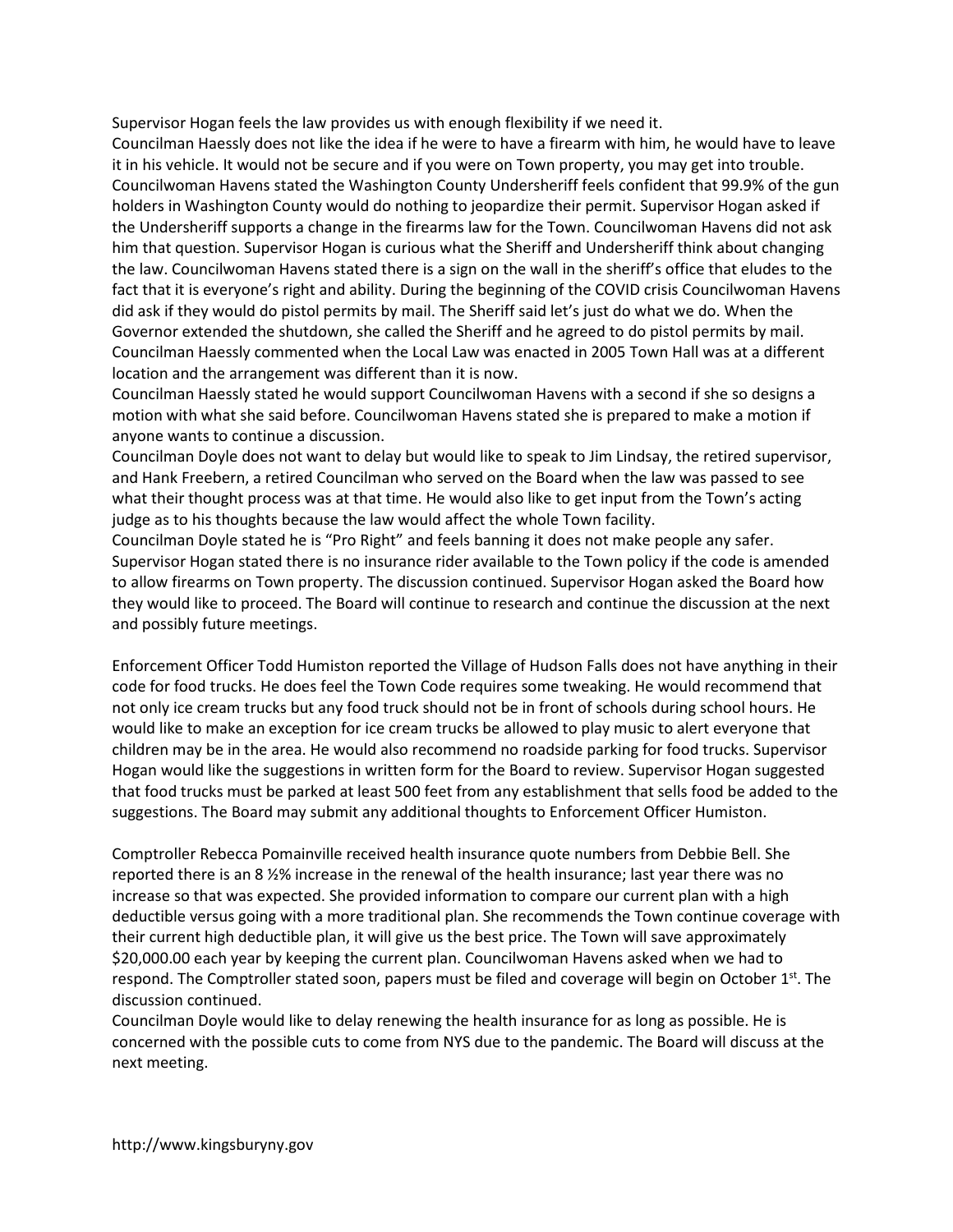### TOWN CLERK:

At this time DECALS is not up and running; the new printer must be hooked up with assistance from a supervisor with DECALS.

Local Law No. 1 of 2020 has been filed with the Secretary of State, the Town Clerk is waiting to receive notification that it has been received.

The Town Recreation website has been up updated by Tom Darfler; it now contains contact information for the Hudson Falls School District, website information and contact information for the Athletic Director Kathy Dudley.

Town Clerk will continue to research information on firearms in the Town Hall.

## ENFORCEMENT REPORT:

Todd Humiston commented on the Exemption of Matters of Local Concern from County Planning Agency Agreement on the placement of signs on County Highways. The agreement reads - 12. Placement of signs which are not visible from State or County highways or visible from any other highway which serves as a border between adjacent communities.

These require a variance from the local code. The Town does not have big, flashy signs, they are small, they get sent back as a matter of local concern. He would like to have this updated. The motion to accept the agreement was rescinded by the Board pending the Washington County Planning Agency approval of the suggested change.

A motion by Councilman Washburn seconded by Councilman Haessly and carried by a vote of 5 ayes to amend the Exemption Agreement with the Washington County Planning Agency.

There is still an empty seat on the Zoning Board of Appeals.

NYS recommends Public Hearing signs be posted at the site of the subject of the Public Hearing. Enforcement Officer Humiston will receive quotes from West Signs and report back to the Board.

# DOG CONTROL OFFICER:

No dogs have been seized for three months; it has been a great year for dog control.

### HIGHWAY SUPERINTENDENT:

Michael Graham was approached by a local developer about putting in a roadway for a multi-unit apartment complex. The road is only going to serve one tax parcel. In Kingsbury there are no roads serving one tax parcel. In Kingsbury there are other multi apartment complexes with private roads which are not maintained by the Town. The discussion continued. The Board agrees the road in question should be a private road and not a Town road. The Board will discuss this issue for future projects as the Town is growing.

### COUNCILMAN REPORT:

Councilman Washburn had a conversation with Joe Brilling of the Washington County Sewer Agency. Mr. Brilling sent a copy of an Inter-Municipal Agreement and also forwarded it to the County Sewer Agency attorney for review. The Sewer Agency is requesting that the Town consolidate all of their sewer districts so there is only one district to monitor. Attorney Meyer stated it is extremely difficult to do because the sewer districts have to touch. The Town's sewer districts have large gaps and would be costly to connect them. Mr. Brilling's other concern is when you expand, the sewer plant has to take the volume and DEC requires you to get rid of stormwater that is currently dumping into the sewer line in the Village of Hudson Falls and Fort Edward. There are some different options, installing separators at the sewer plant is one option but it is a lot of money, possibly half a million to a million and the cost would be paid for by the new district. It is not the current volume but the expansion of the potential volume.

http://www.kingsburyny.gov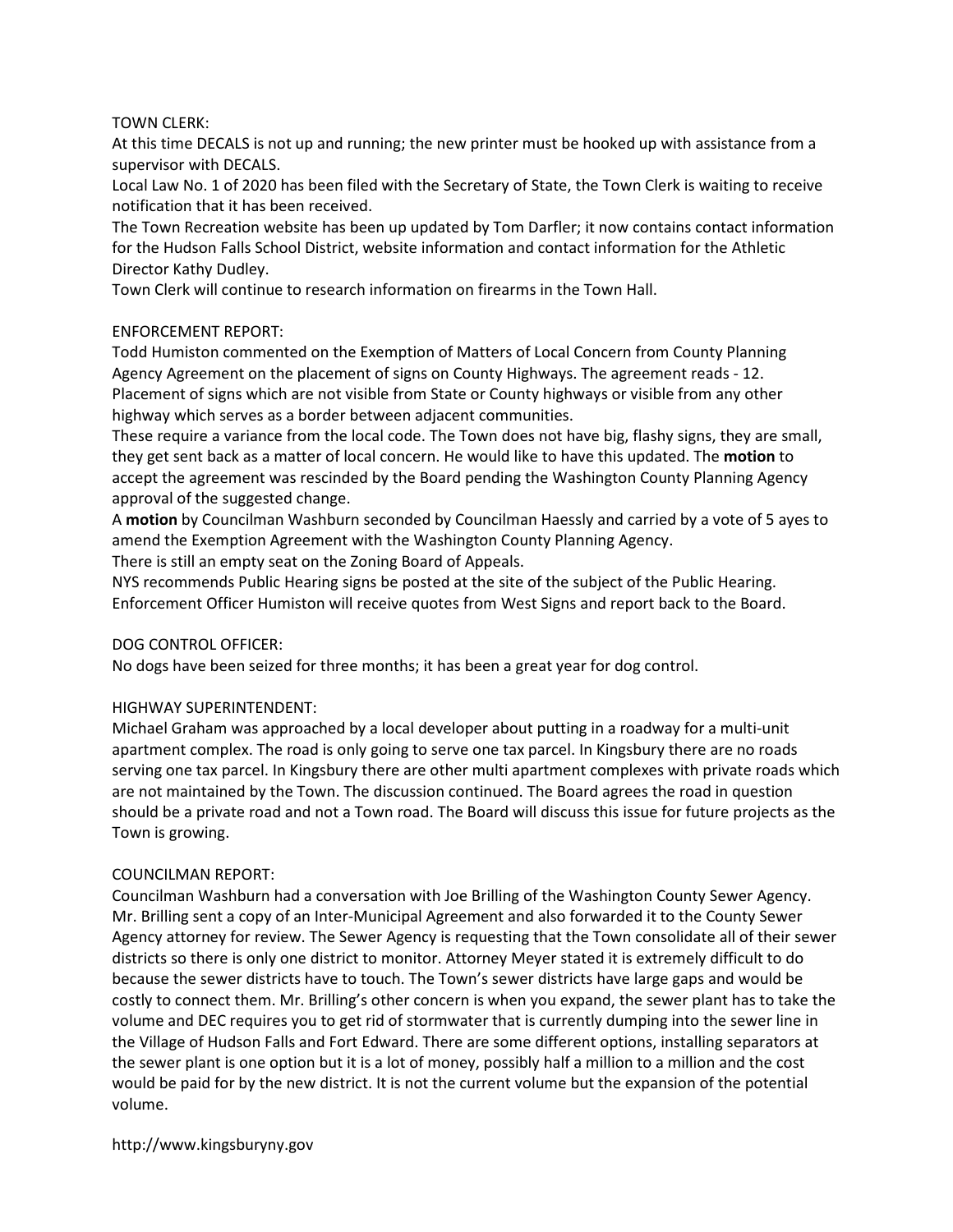Councilman Washburn stated we are currently running 1.8 million gallons per day and the system is designed to carry 2.1 million gallons. If we were to do an expansion in Kingsbury of the sewer district and if everybody tied into the sewer district what would be the volume with the added customers. A study would have to be done to determine the amount of added usage and if the current system could handle it. The discussion continued. Councilman Washburn commented if there were an IMA with the Washington County Sewer Agency they will take part of the ad valorem and it will go into a specific account to deal with the pump station, to deal with the labor force power, whatever it is that will solve this immediate issue.

Councilwoman Havens contacted the sheriff in regard to a visitor at Town Hall. It has been determined that it is not going to be a real problem but a distraction. The gentlemen is more of a victim than he is a threat.

Councilwoman Havens had a customer who felt there was not a state of emergency in Washington County. She was circulating a petition to bring to the Board of Supervisor's to request that the State of Emergency from Washington County be removed. Councilwoman Havens suggested she contact her Town Supervisor to see if she could speak at a Board of Supervisor's meeting.

Councilwoman Havens "Good News About Town" that was National news; two priests and two congregates filed a lawsuit against the Governor and the Mayor of New York City stating it was wrong to limit the number of parishoners in church services at the same time they were allowing protestors and praising the protestors. On June 26<sup>th</sup> the Judge filed a response in their favor. The Governor, Mayor De Blasio and the Attorney General were held accountable. It was the church on 100 Boulevard in Hudson Falls; The North American Martyrs Chapel that had filed the lawsuit.

Councilman Haessly has reviewed the Charter Communications agreement and would like a map to identify how many houses in different sections of the Town that do not have service. The review indicated Charter is willing to pay the Town in quarterly payments. Attorney Meyer will set up a meeting with Charter.

Councilman Haessly met with Water Superintendent James Chase to tour the Dean Road pump station. We are set up for an emergency there with a receiving tank and other tanks if the system fails.

Councilman Doyle received an inquiry about the Kingsbury Landfill for solar. The nearest sub-station is across from the bus barn. Enforcement Officer Humiston stated there is enough room for the power but it would cost a million dollars to run the 3-phase line to the sub-station.

Supervisor Hogan suggests the Town consider a 6 to 12- month moratorium on solar development. On July 8, 2020 at an executive meeting of the Warren/Washington County IDA there was discussion of changing the rules related to the 1999 resolution requiring the approval of the Kingsbury Town Board before the implementation by the Warren/Washington County IDA of any real property tax abatement for projects located in the Town of Kingsbury. Supervisor Hogan requested a copy of the Resolution adopted by the Town Board in 1999 from the WWIDA three times, and has yet to receive a response and has heard that the records may not exist.

Supervisor Hogan is concerned that the Accelerated Renewable Energy Growth and Community Benefit Act passed earlier this year is creating an initiative by the WW IDA to get involved in Solar PILOTS. He would like to see where the IDA is headed with changing the rules of the 1999 resolution before the Town has any more projects at their desk. Supervisor Hogan stated there has been talk of a possible County wide PILOT and will it supersede the Town Law. He also does not know what impact the

http://www.kingsburyny.gov